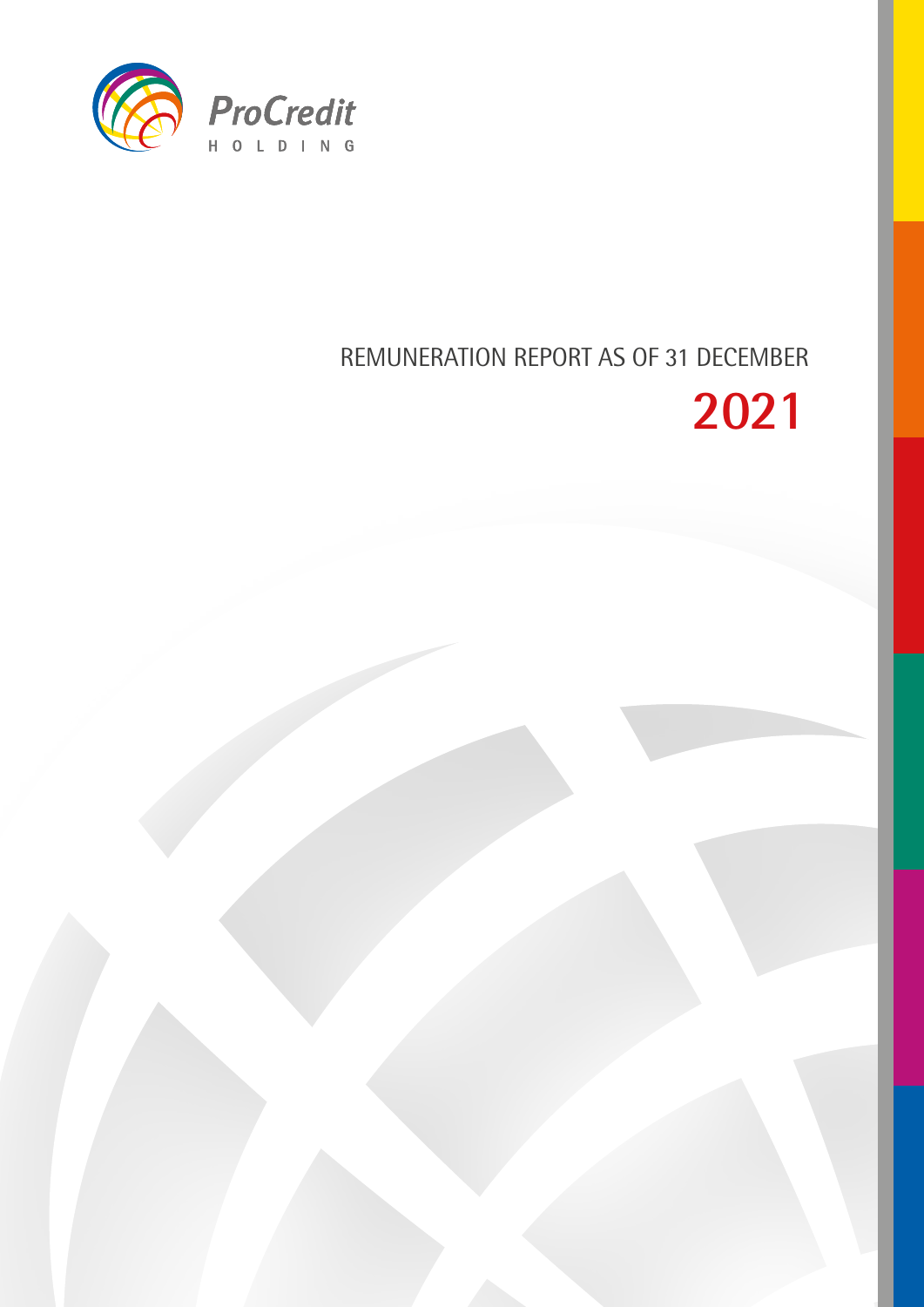# **Remuneration report**

The remuneration report explains the principles of our remuneration system for the members of the Management Board and Supervisory Board of ProCredit Holding AG & Co. KGaA, Frankfurt am Main, and describes the amount and structure of remuneration for the members of its governing bodies for the 2021 financial year.

ProCredit Holding has the legal form of a partnership limited by shares ("KGaA" – Kommanditgesellschaft auf Aktien). In the case of a KGaA, the management board duties of a stock corporation ("AG" – Aktiengesellschaft) are incumbent upon the general partner. The sole personally liable general partner of the Company is ProCredit General Partner AG, Frankfurt am Main, whose management board ("Management Board") is thereby responsible for managing the Company's business operations.

## **REMUNERATION SYSTEM FOR MANAGEMENT BOARD AND SUPERVISORY BOARD**

Remuneration of the members of the Management Board generally consists of a fixed salary, which should be appropriate and transparent. As for all employees in the ProCredit group, variable remuneration elements are not contractually set and are only applied on a limited scale.

The Supervisory Board determines the remuneration system for the members of the Management Board. In this context, the Supervisory Board is advised by its Remuneration Control Committee. The remuneration system is reviewed annually.

The remuneration of the Management Board is set by the Supervisory Board. The Supervisory Board determines an appropriate level of remuneration for the members of the Management Board based on the respective duties and performance of each member, the economic situation and development of the group, and the outlook for the group. As is the case for all employees of the group, there are no contractually defined variable compensation components for the members of the Management Board. The Supervisory Board defines an appropriate level of remuneration for the members of the Management Board on the basis of its assessment of both what constitutes appropriate compensation and what reflects, in an ethically appropriate way, their contribution to the company. Consideration is also given to both the basic principles of the group's remuneration approach and the relationship between the remuneration of the Management, middle management and employees.

The remuneration of the Management Board shall not exceed five times the average salary of the employees of ProCredit Holding. The maximum fixed remuneration for members of the Management Board is EUR 200,000 per year.

The Supervisory Board may apply a special remuneration to reward specific cases of extraordinary performance. These decisions are based on a multi-year performance assessment, which generally takes into account the overall performance of the members of the Management Board and their contribution to the ProCredit group. Such decisions take account for the economic situation and outlook of the group. If variable remuneration is granted, then the total remuneration, i.e. both fixed and variable components, may not exceed an amount equivalent to twice the fixed compensation. Variable remuneration elements should in principle be used for the acquisition of shares in the staff investment company, ProCredit Staff Invest. In such cases, the individual commits to hold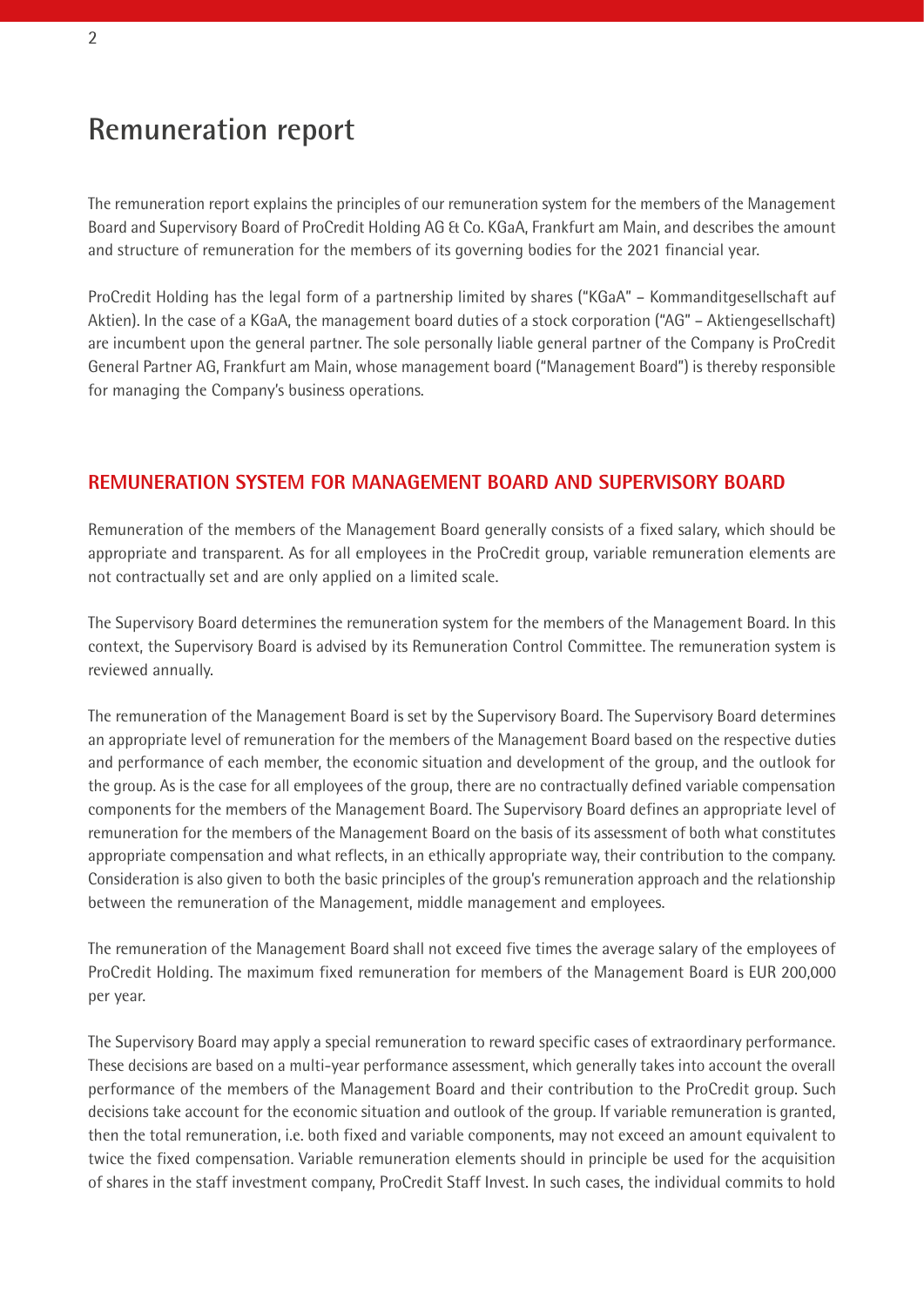the shares for a period of five years. There is no possibility on the part of ProCredit Holding to reclaim variable remuneration components.

Members of the Management Board are not remunerated for group-internal supervisory board mandates.

In the event that duties are terminated for reasons for which the member of the Management Board is not responsible, the scope of claims shall be limited to the remainder of the employment contract or a maximum of two years' remuneration (severance cap). If duties are terminated for reasons for which the member of the Management Board is responsible, there shall be no severance payment to the member of the Management Board.

Remuneration of the members of the Supervisory Board generally consists of a fixed remuneration, which is determined every four years by the General Meeting. Accordingly, the Annual General Meeting of 27 May 2021 adopted a resolution on the remuneration of the members of the Supervisory Board.

The members of the Supervisory Board each receive remuneration in the amount of EUR 10,000, independent of their role as Chairperson, Deputy Chairperson or member of a committee. In line with the group's approach to the remuneration of all employees and in order to promote long-term orientation, there is no performance-related remuneration for Supervisory Board members. ProCredit Holding reimbursed all travel costs for Supervisory Board members. No fees are paid for participating in the meetings of the Supervisory Board of ProCredit Holding. An additional remuneration can be granted for supervisory board activities in individual ProCredit institutions. Such activities are presented as short-term variable remuneration.

### **REMUNERATION FOR MANAGEMENT BOARD AND SUPERVISORY BOARD**

The following remuneration elements generally apply for members of the Management Board:

- fixed monetary remuneration
- contributions to private health insurance (if applicable)
- contributions to retirement provisions and life insurance (if applicable)
- D&O liability insurance with a deductible in accordance with section 93 (2) sentence 3 AktG

| in '000 EUR                            | 2021                            |            | 2020                            |            |
|----------------------------------------|---------------------------------|------------|---------------------------------|------------|
| <b>Management Board</b>                | Remuneration<br>granted and due | Proportion | Remuneration<br>granted and due | Proportion |
| Dr Gian Marco Felice (from 03.06.2020) |                                 |            |                                 |            |
|                                        |                                 |            |                                 |            |
| <b>Basic Salary</b>                    | 200                             | 99%        | 115                             | 100%       |
| Pension cost*                          | 3                               | $1\%$      | ٠                               |            |
| <b>Total remuneration</b>              | 203                             |            | 115                             |            |
| Sandrine Massiani                      |                                 |            |                                 |            |
| <b>Basic Salary</b>                    | 200                             | 100%       | 199                             | 100%       |
| <b>Total remuneration</b>              | 200                             |            | 199                             |            |
| <b>Dr Gabriel Schor</b>                |                                 |            |                                 |            |
| <b>Basic Salary</b>                    | 146                             | 82%        | 145                             | 81%        |
| Pension cost*                          | 33                              | 18%        | 33                              | 19%        |
| <b>Total remuneration</b>              | 179                             |            | 178                             |            |

*\* This includes: Disability insurance and life insurance, contributions to company pension insurance and voluntary/private health insurance, expense allowance as well as statutory allocations.*

The remuneration presented here does not contain employer contributions to health and long-term care insurance.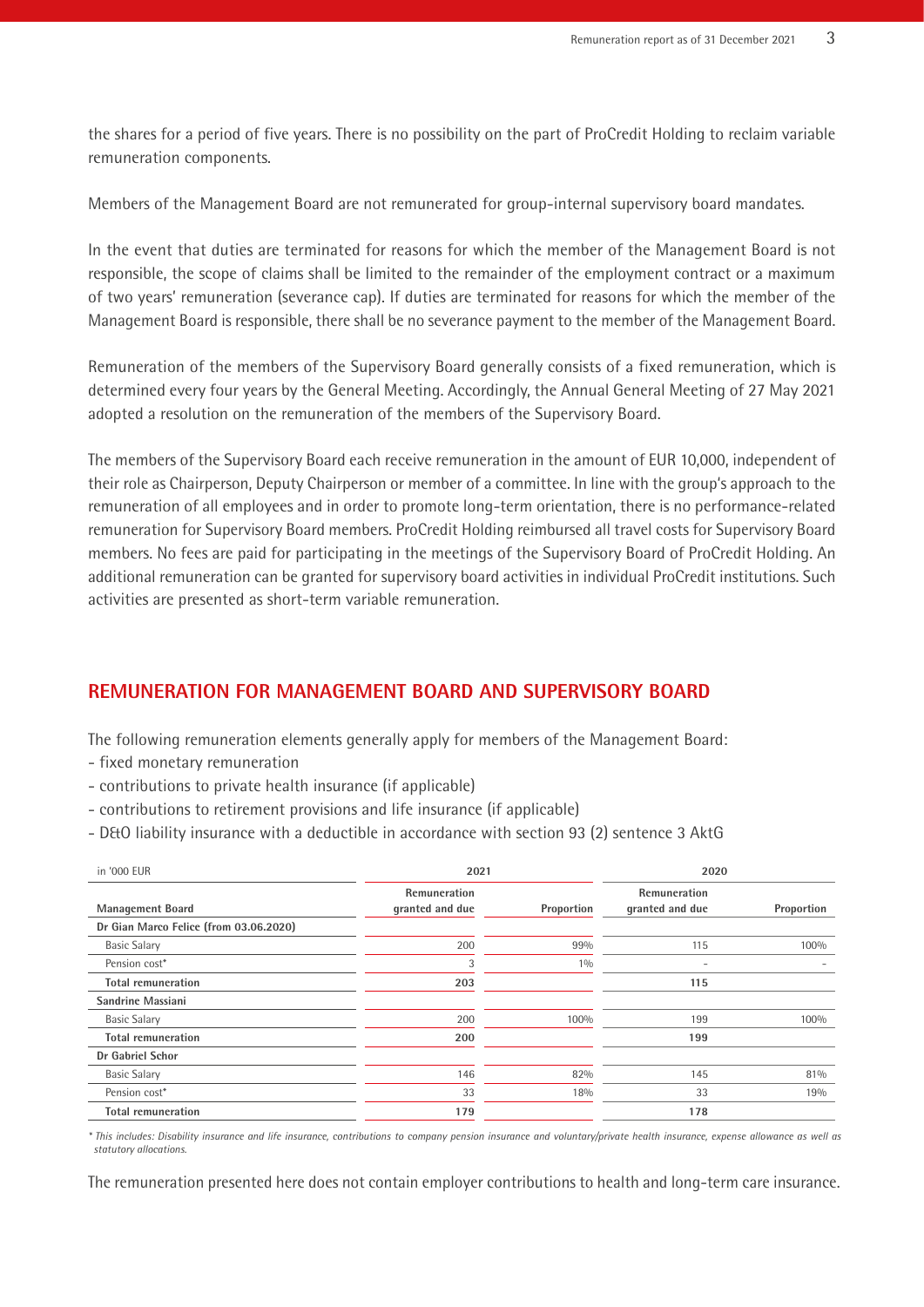The following table shows the remuneration of Supervisory Board members:

| in '000 EUR                                | 2021                            |            | 2020                            |            |
|--------------------------------------------|---------------------------------|------------|---------------------------------|------------|
| <b>Supervisory Board</b>                   | Remuneration<br>granted and due | Proportion | Remuneration<br>granted and due | Proportion |
| Dr Claus-Peter Zeitinger                   |                                 |            |                                 |            |
| <b>Basic remuneration</b>                  | 10                              | 100%       | 10                              | 100%       |
| <b>Total remuneration</b>                  | 10                              |            | 10                              |            |
| <b>Rainer Ottenstein</b>                   |                                 |            |                                 |            |
| <b>Basic remuneration</b>                  | 10                              | 13%        | 10                              | 100%       |
| Short-term variable remuneration           | 68                              | 87%        | ٠                               |            |
| <b>Total remuneration</b>                  | 78                              |            | 10                              |            |
| Dr H.P.M. Ben Knapen (from 26.05.2020)     |                                 |            |                                 |            |
| <b>Basic remuneration</b>                  | 10                              | 100%       | $\overline{7}$                  | 100%       |
| <b>Total remuneration</b>                  | 10                              |            | $\overline{7}$                  |            |
| <b>Marianne Loner</b>                      |                                 |            |                                 |            |
| <b>Basic remuneration</b>                  | 10                              | 70%        | 10                              | 100%       |
| Short-term variable remuneration           | $\overline{4}$                  | 30%        | ×.                              |            |
| <b>Total remuneration</b>                  | 14                              |            | 10                              |            |
| Jovanka Joleska Popovska (from 27.05.2021) |                                 |            |                                 |            |
| <b>Basic remuneration</b>                  | 6                               | 100%       | ÷,                              |            |
| <b>Total remuneration</b>                  | 6                               |            | $\overline{a}$                  |            |
| Dr Jan Martin Witte (from 27.05.2021)      |                                 |            |                                 |            |
| <b>Basic remuneration</b>                  |                                 |            | ÷,                              |            |
| <b>Total remuneration</b>                  |                                 |            |                                 |            |
| Petar Slavov (until 27.05.2021)            |                                 |            |                                 |            |
| Basic remuneration                         | $\overline{4}$                  | 100%       | 10                              | 100%       |
| <b>Total remuneration</b>                  | 4                               |            | 10                              |            |
| Christian Krämer (until 27.05.2021)        |                                 |            |                                 |            |
| <b>Basic remuneration</b>                  |                                 |            | 5                               | 100%       |
| <b>Total remuneration</b>                  |                                 |            | 5                               |            |
| Jasper Snoek (until 26.05.2020)            |                                 |            |                                 |            |
| <b>Basic remuneration</b>                  |                                 |            | $\overline{4}$                  | 100%       |
| <b>Total remuneration</b>                  |                                 |            | 4                               |            |

From 2021 onwards, the amounts shown include the remuneration for board activities in all group companies. They are therefore only comparable with the previous year to a limited extent. In the event that payments are not due until after the financial year, the timing for granting payment is nevertheless deemed to be the financial year if the activity has already been performed in full and is recognised as part of the remuneration granted and due for the financial year.

Two Supervisory Board members have waived their Supervisory Board compensation until further notice due to the COVID-19 pandemic.

Furthermore, ProCredit Holding concluded a D&O liability insurance policy which provides coverage for the members of the Supervisory Board.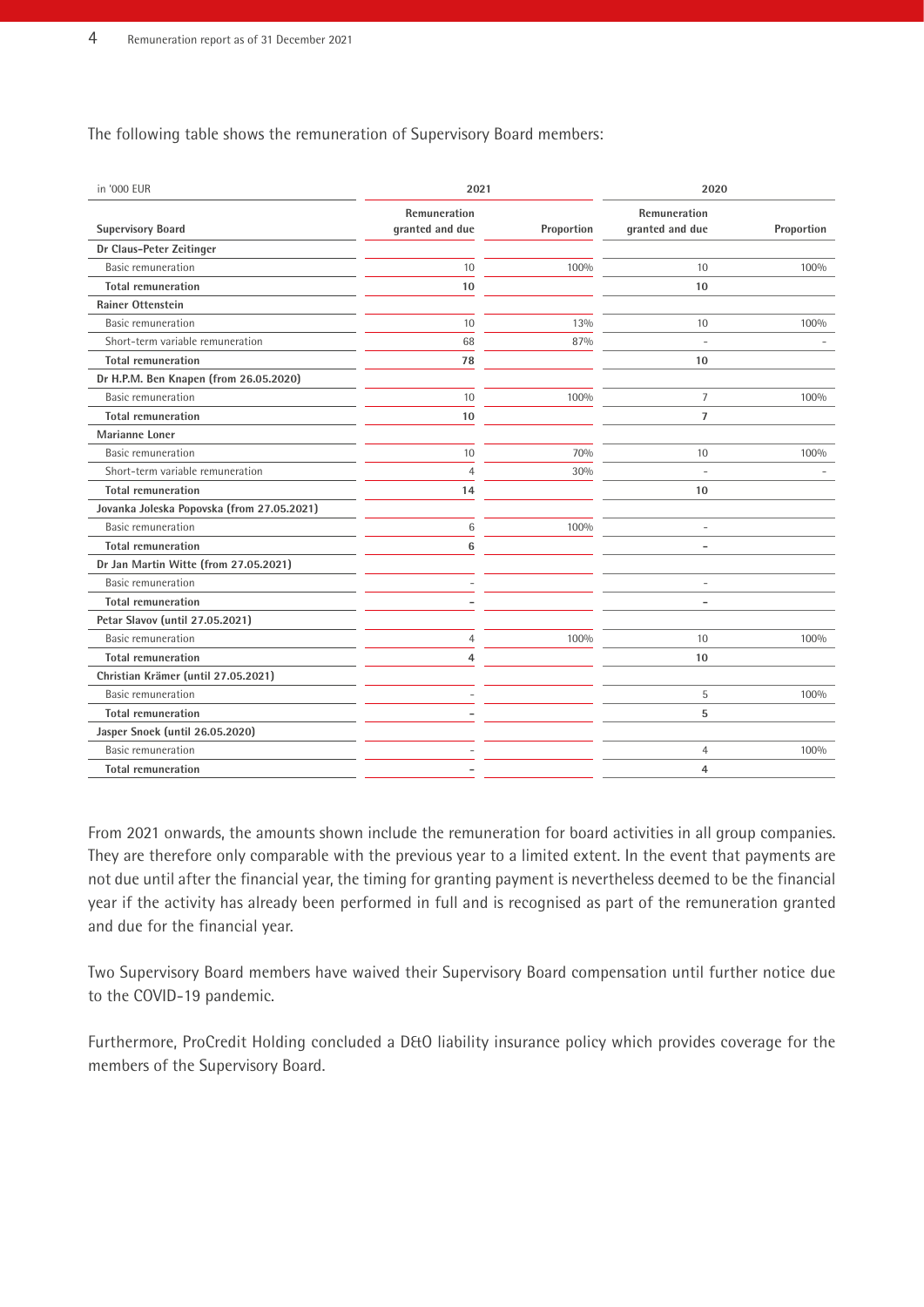|                                               | Change from previous year in percent |         |         |          |          |
|-----------------------------------------------|--------------------------------------|---------|---------|----------|----------|
|                                               | 2017                                 | 2018    | 2019    | 2020     | 2021     |
| <b>Management Board</b><br>remuneration       |                                      |         |         |          |          |
| Dr Gian Marco Felice<br>(from 03.06.2020)     |                                      |         |         |          | 76.6%    |
| Sandrine Massiani<br>(from 01.03.2017)        |                                      | 33.7%   | 6.7%    | $-0.2%$  | 0.3%     |
| Dr Gabriel Schor                              | 1.2%                                 | 6.9%    | $-4.6%$ | $-0.2%$  | $0.2\%$  |
| <b>Supervisory Board</b><br>remuneration      |                                      |         |         |          |          |
| Dr Claus-Peter Zeitinger                      | $0.0\%$                              | $0.0\%$ | $0.0\%$ | $0.0\%$  | $0.0\%$  |
| <b>Rainer Ottenstein</b><br>(from 30.11.2016) |                                      | $0.0\%$ | $0.0\%$ | $0.0\%$  | 681.4%   |
| Dr H.P.M. Ben Knapen<br>(from 26.05.2020)     |                                      |         |         |          | 50.0%    |
| Marianne Loner<br>(from 17.05.2017)           |                                      | 50.0%   | $0.0\%$ | $0.0\%$  | 42.7%    |
| Jovanka Joleska Popovska<br>(from 27.05.2021) |                                      |         |         |          |          |
| Dr Jan Martin Witte<br>(from 27.05.2021)      |                                      |         |         |          |          |
| <b>Petar Slavov</b><br>(until 27.05.2021)     | $0.0\%$                              | $0.0\%$ | $0.0\%$ | $0.0\%$  | $-58.3%$ |
| Christian Krämer<br>(until 27.05.2021)        | $0.0\%$                              | $0.0\%$ | $0.0\%$ | $-50.0%$ |          |

# **ANNUAL CHANGE IN REMUNERATION**

In the case of new members of governing bodies, no figure is available for the year of entry, as no "change" from the previous year can be calculated. The figure for the second year after entry is not comparable with the previous year due to the difference in the time periods. Thus, a full comparison is not possible until the third year after entry. Similarly, for departing board members, the figure for the year of departure is not comparable with the previous year due to the difference in the time periods.

There was no retrospective recalculation of Management Board and Supervisory Board remuneration. In calculating the annual change in remuneration, the remuneration for previous financial years was based on remuneration pursuant to the German Commercial Code (HGB). From 2021 onwards, the amounts shown also include the remuneration for any board activities in group companies. The change in 2021 compared with the previous year is thus only comparable with the previous changes to a limited extent.

|                                                      | Change from previous year in percent |          |           |           |         |
|------------------------------------------------------|--------------------------------------|----------|-----------|-----------|---------|
|                                                      | 2017                                 | 2018     | 2019      | 2020      | 2021    |
| Net income (-loss) for the<br>year ProCredit Holding | $-36.3%$                             | $-41.0%$ | $-203.8%$ | $-135.7%$ | 245.0%  |
| Consolidated profit of the<br>period ProCredit group | $-21.2%$                             | 13.3%    | $-0.3%$   | $-23.8%$  | 92.4%   |
| <b>Employee remuneration</b>                         |                                      |          |           |           | $0.5\%$ |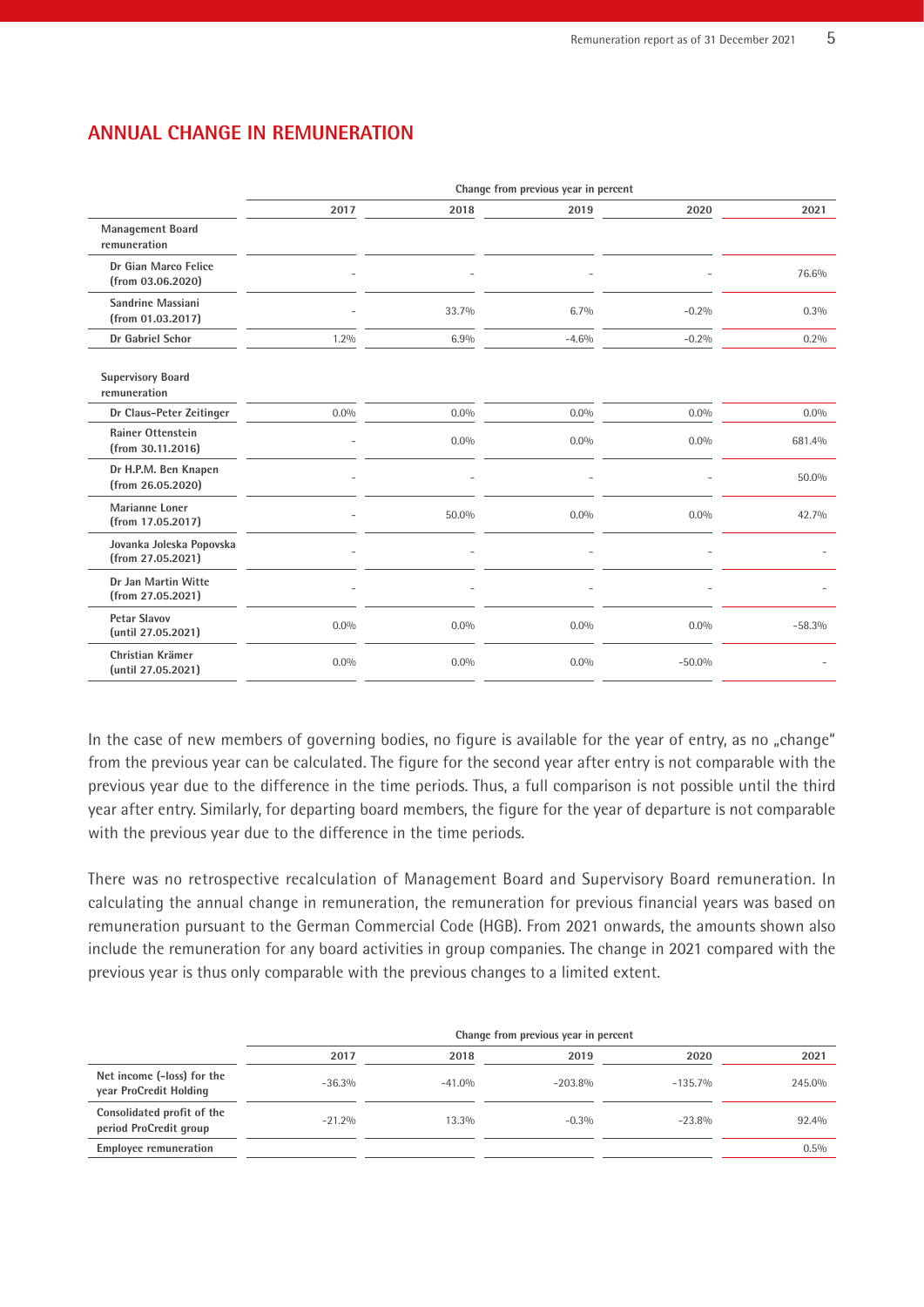Due to utilisation of the exemptions provided for in section 26j (2) sentence 2 of the Introductory Act to the German Stock Corporation Act (EGAktG), the change in employee remuneration is presented for the first time for 2021. Employees include all employees of the group companies based in Germany: ProCredit Holding AG & Co. KGaA, ProCredit Bank AG, Quipu GmbH and ProCredit Academy GmbH; this excludes the Management, temporary staff, exchange staff from foreign banks, interns and student trainees or dual education students. Remuneration is calculated on a full-time equivalent basis.

Frankfurt am Main, 23 March 2022

Management Board of Supervisory Board of

ProCredit General Partner AG ProCredit Holding AG & Co. KGaA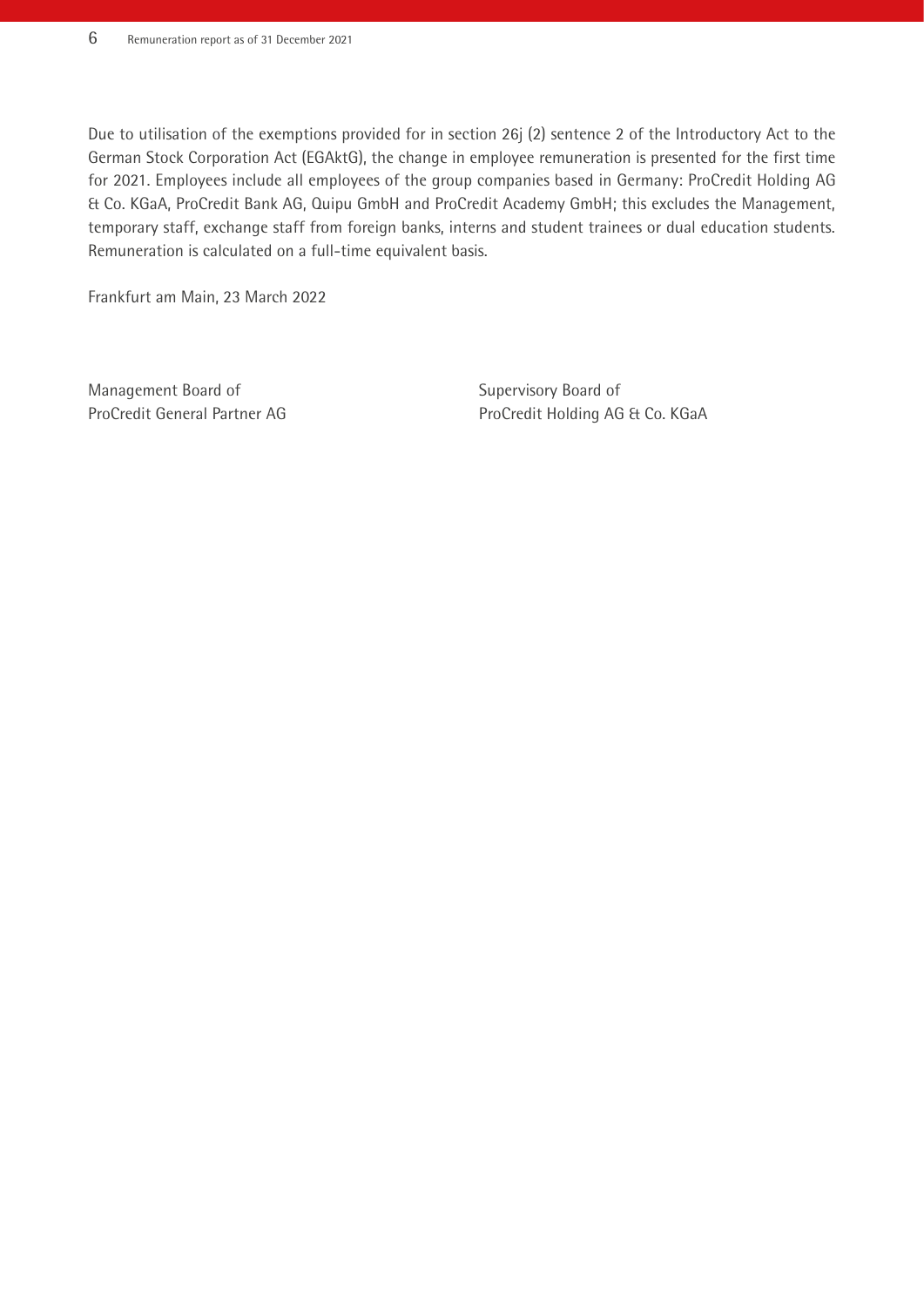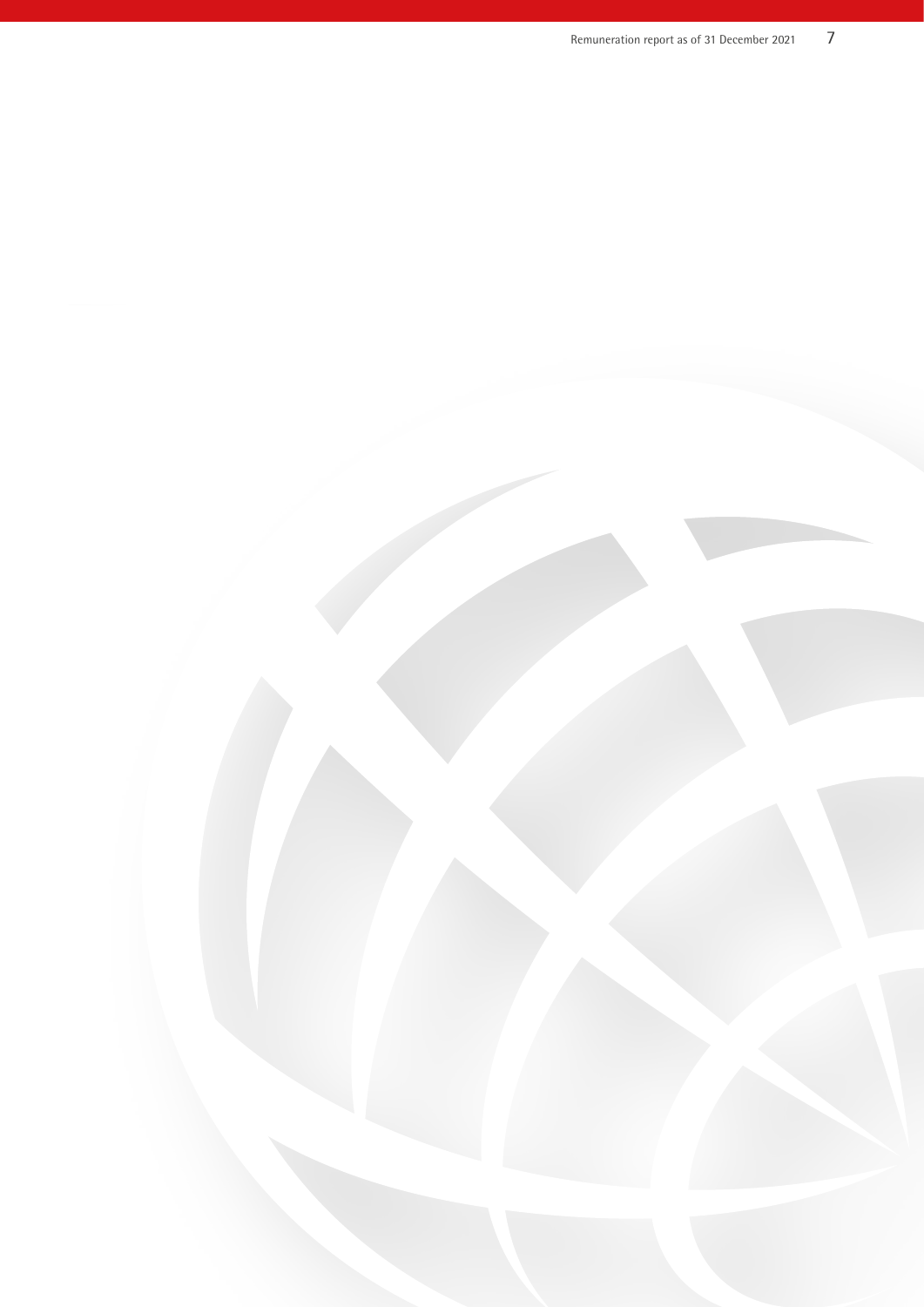Note: This is a convenience translation of the German original. Solely the original text in the German language is authoritative.

# **REPORT OF THE INDEPENDENT AUDITOR ON THE AUDIT OF THE REMUNERATION REPORT PURSUANT TO § 162 (3) AKTG**

To ProCredit Holding AG & Co. KGaA, Frankfurt am Main

#### **Audit Opinion**

We have formally audited the remuneration report of ProCredit Holding AG & Co. KGaA, Frankfurt am Main, for the financial year from 1 January to 31 December 2021, to determine whether the disclosures pursuant to § 162 (1) and (2) AktG (Aktiengesetz: German Stock Corporation Act) have been made in the remuneration report. In accordance with § 162 (3) AktG, we have not audited the content of the remuneration report.

In our opinion, the accompanying remuneration report complies, in all material respects, with the disclosure requirements pursuant to § 162 (1) and (2) AktG. Our audit opinion does not cover the content of the remuneration report.

#### **Basis for the Audit Opinion**

We conducted our audit of the remuneration report in accordance with § 162 (3) AktG and in compliance with the IDW Auditing Standard: The Audit of the Remuneration Report pursuant to § 162 (3) AktG (IDW PS 870 (08.2021)). Our responsibilities under this regulation and this standard are further described in the "Auditor's Responsibilities" section of our auditor's report. Our audit firm has applied the requirements of the IDW Quality Assurance Standard: Quality Assurance Requirements in Audit Practices (IDW QS 1). We have complied with our professional duties pursuant to the German Public Auditors Act (WPO) and the Professional Charter for Auditors/Chartered Accountants (BS WP/vBP), including the independence requirements.

#### **Responsibilities of the Executive Directors and the Supervisory Board**

The Executive Directors and the Supervisory Board of ProCredit Holding AG & Co. KGaA are responsible for the preparation of the remuneration report, including the related disclosures, in compliance with the requirements of § 162 AktG. They are also responsible for internal controls they consider to be necessary to enable the preparation of a remuneration report, including the related disclosures, that is free from material misstatement, whether due to fraud or error.

#### **Auditor's Responsibilities**

Our responsibility is to obtain reasonable assurance about whether the remuneration report complies, in all material respects, with the disclosure requirements pursuant to § 162 (1) and (2) AktG, and to issue an auditor's report that includes our opinion.

We planned and performed our audit to obtain evidence about the formal completeness of the remuneration report by comparing the disclosures made in the remuneration report with the disclosures required by § 162 (1) and (2) AktG. In accordance with § 162 (3) AktG, we have not audited whether the disclosures are correct or individual disclosures are complete or whether the remuneration report is fairly presented.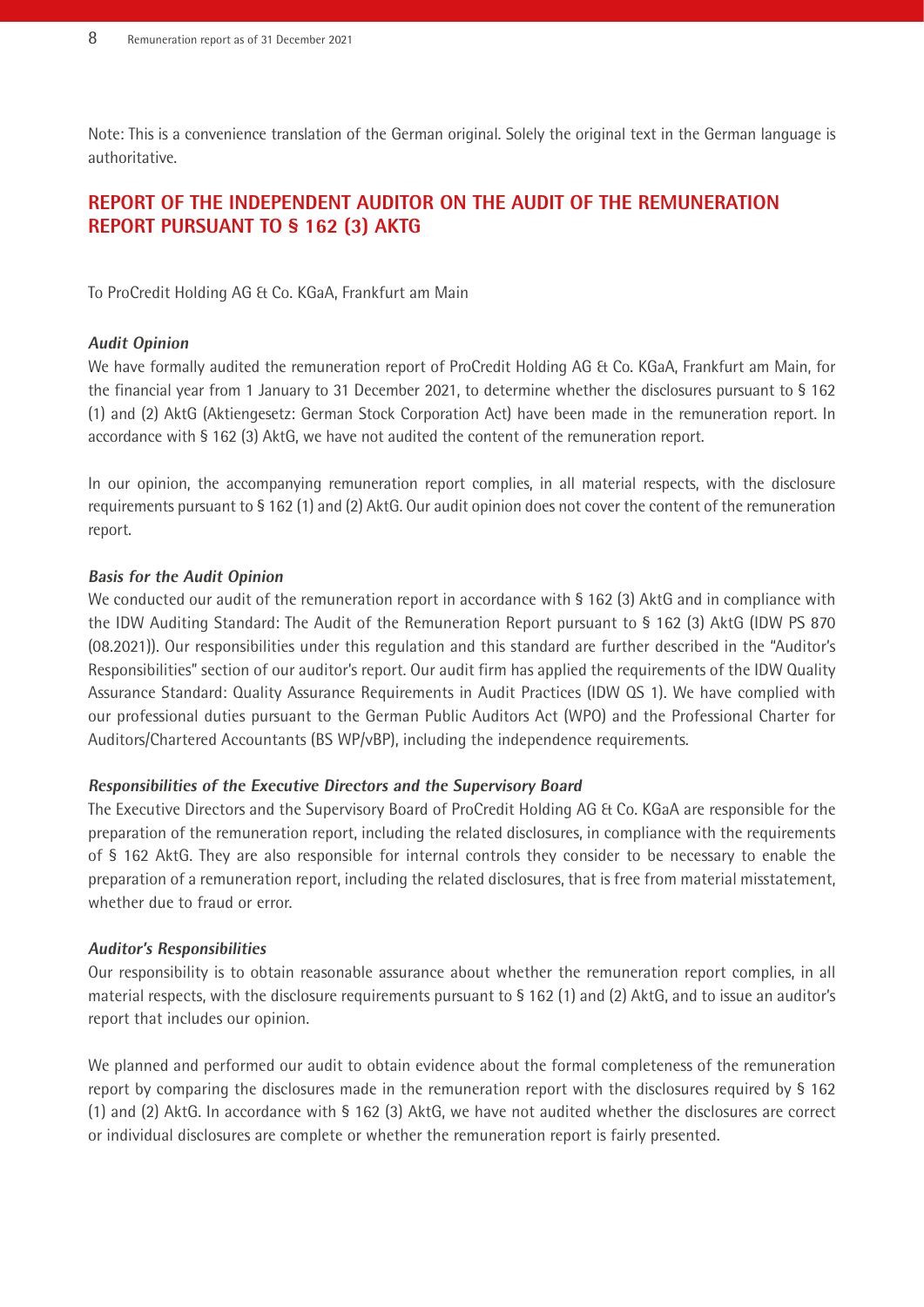#### **Consideration of Misleading Representations**

In connection with our audit, our responsibility is to read the remuneration report considering the knowledge obtained in the audit of the financial statements and to remain alert for indications as to whether the remuneration report contains misleading representations in relation to the correctness of the content of the disclosures, the completeness of the individual disclosures or the fair presentation of the remuneration report.

If, based on the work we have performed, we conclude that such a misleading representation exists, we are required to report that fact. We have nothing to report in this regard.

Frankfurt am Main, 23 March 2022

BDO AG Wirtschaftsprüfungsgesellschaft

Dr. Faßhauer Grunwald Wirtschaftsprüfer Wirtschaftsprüfer (German Public Auditor) (German Public Auditor)